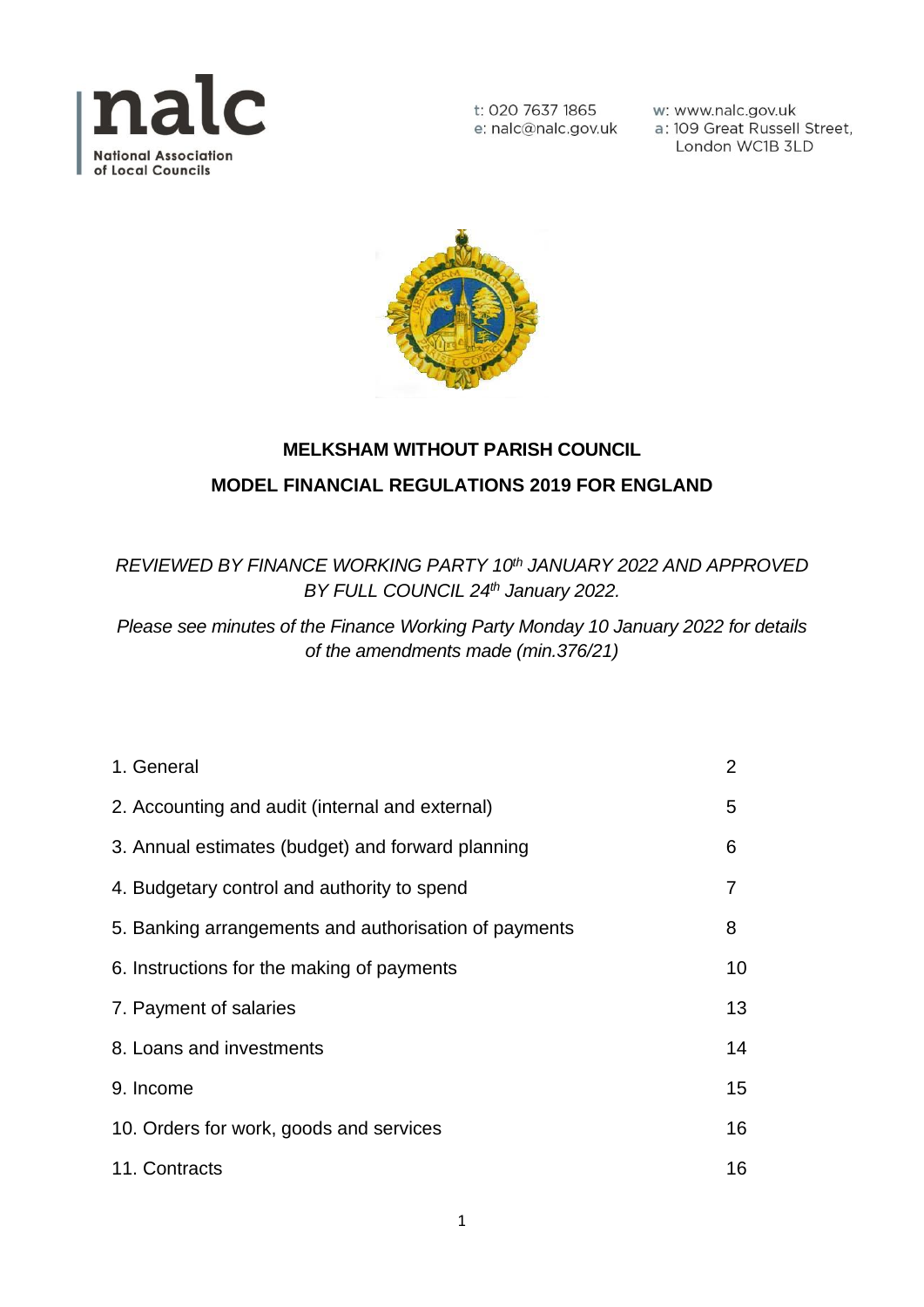

| 12. [Payments under contracts for building or other construction works] | 18 |
|-------------------------------------------------------------------------|----|
| 13. [Stores and equipment]                                              | 19 |
| 14. Assets, properties and estates                                      | 19 |
| 15. Insurance                                                           | 20 |
| 16. [Charities]                                                         | 21 |
| 17. Risk management                                                     | 21 |
| 18. Suspension and revision of Financial Regulations                    | 21 |

# **1. General**

1.1. These financial regulations govern the conduct of financial management by the council and may only be amended or varied by resolution of the council. Financial regulations are one of the council's three governing policy documents providing procedural guidance for members and officers. Financial regulations must be observed in conjunction with the council's standing orders<sup>1</sup> and any individual financial regulations relating to contracts.

1.2. The council is responsible in law for ensuring that its financial management is adequate and effective and that the council has a sound system of internal control which facilitates the effective exercise of the council's functions, including arrangements for the management of risk.

1.3. The council's accounting control systems must include measures:

- for the timely production of accounts;
- that provide for the safe and efficient safeguarding of public money;
- to prevent and detect inaccuracy and fraud; and
- identifying the duties of officers.

1.4. These financial regulations demonstrate how the council meets these responsibilities and requirements.

<sup>&</sup>lt;sup>1</sup> Model Standing Orders for Councils (2018 Edition) is available from NALC (©NALC 2018)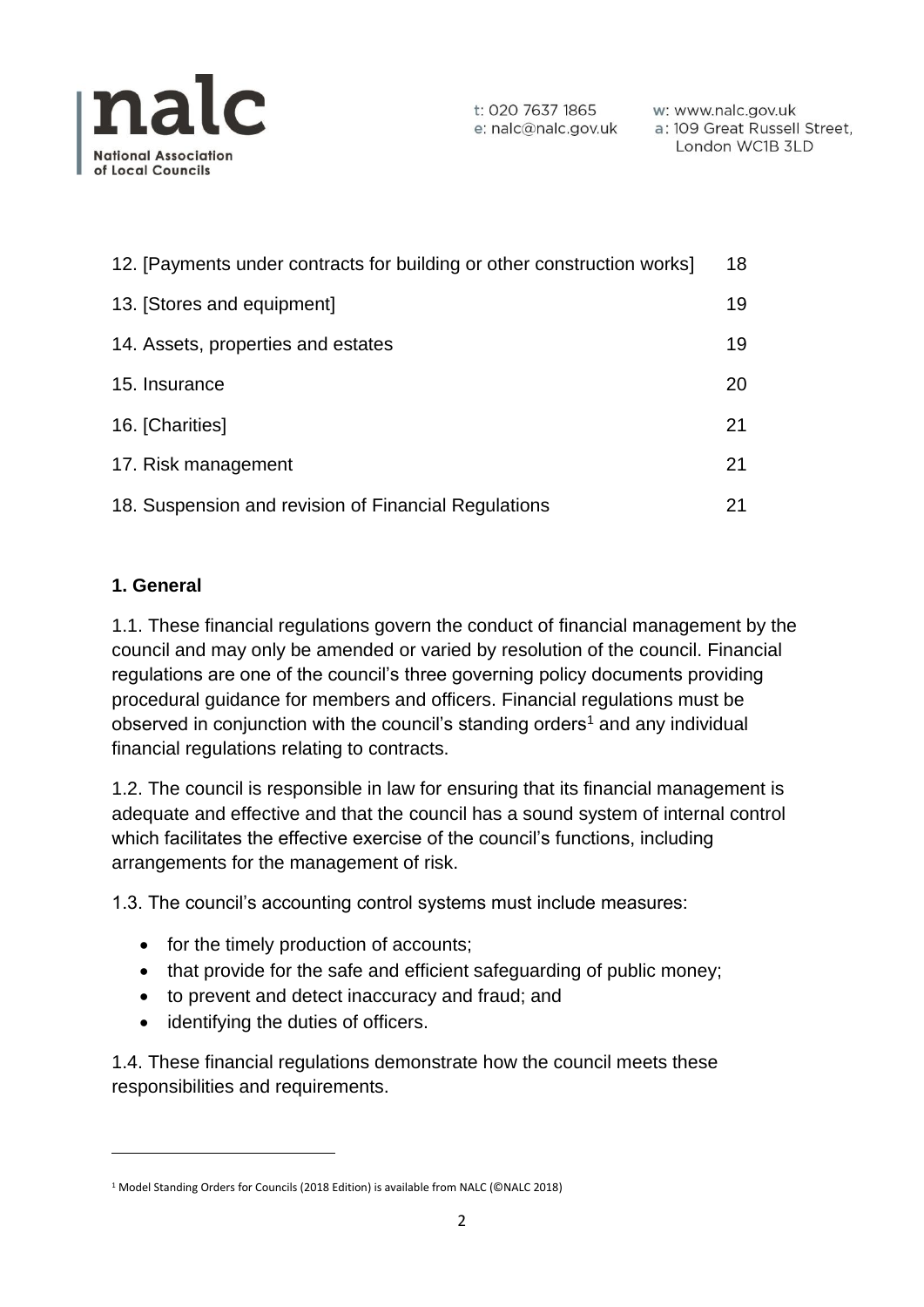

w: www.nalc.gov.uk a: 109 Great Russell Street, London WC1B 3LD

1.5. At least once a year, prior to approving the Annual Governance Statement, the council must review the effectiveness of its system of internal control which shall be in accordance with proper practices.

1.6. Deliberate or wilful breach of these Regulations by an employee may give rise to disciplinary proceedings.

1.7. Members of council are expected to follow the instructions within these Regulations and not to entice employees to breach them. Failure to follow instructions within these Regulations brings the office of councillor into disrepute.

1.8. The Responsible Financial Officer (RFO) holds a statutory office to be appointed by the council. The Clerk has been appointed as RFO for this council and these regulations will apply accordingly.

1.9. The RFO;

- acts under the policy direction of the council;
- administers the council's financial affairs in accordance with all Acts, Regulations and proper practices;
- determines on behalf of the council its accounting records and accounting control systems;
- ensures the accounting control systems are observed;
- maintains the accounting records of the council up to date in accordance with proper practices;
- assists the council to secure economy, efficiency and effectiveness in the use of its resources; and
- produces financial management information as required by the council.

1.10. The accounting records determined by the RFO shall be sufficient to show and explain the council's transactions and to enable the RFO to ensure that any income and expenditure account and statement of balances, or record of receipts and payments and additional information, as the case may be, or management information prepared for the council from time to time comply with the Accounts and Audit Regulations.

1.11. The accounting records determined by the RFO shall in particular contain: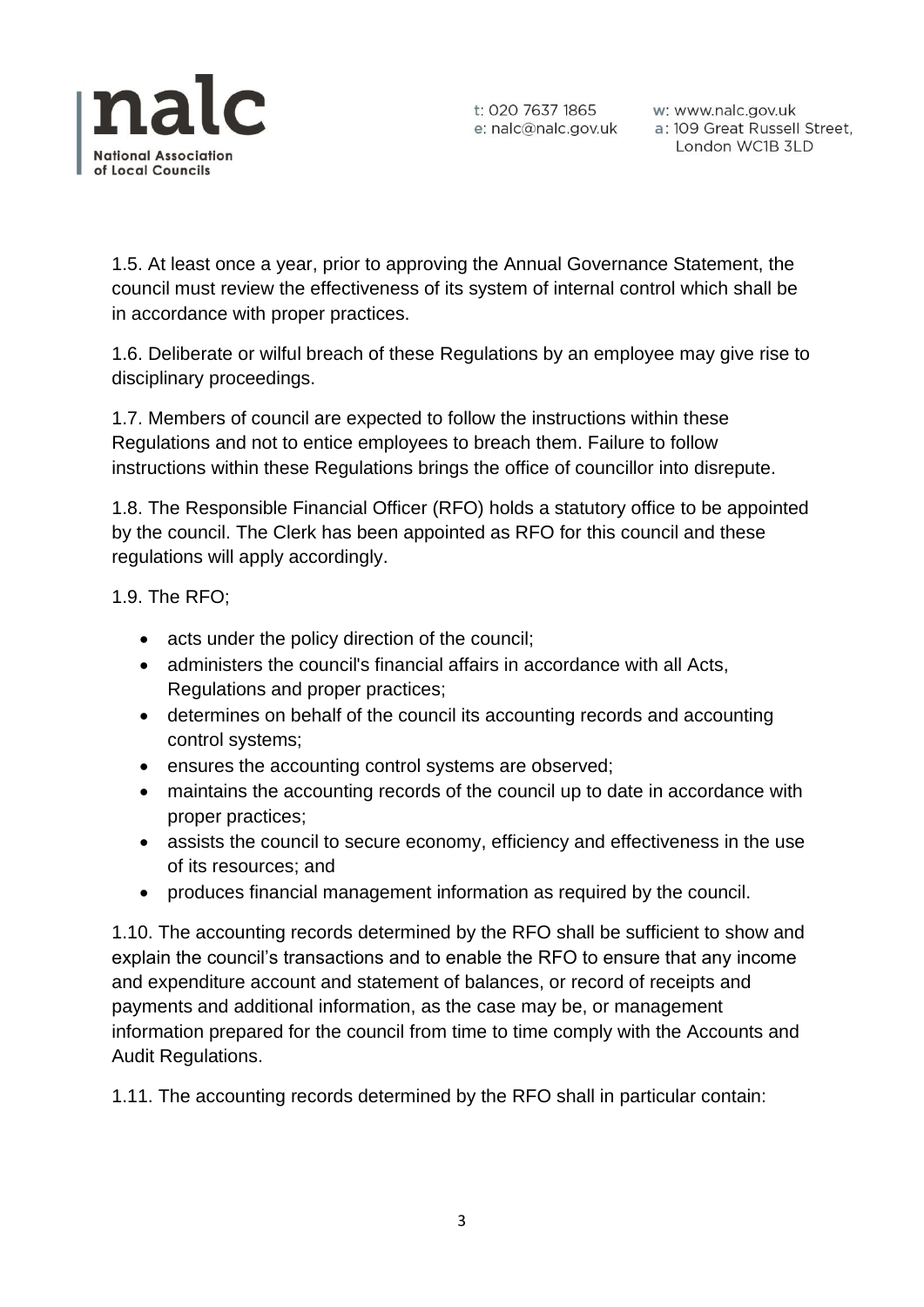

t: 020 7637 1865 w: www.nalc.gov.uk<br>e: nalc@nalc.gov.uk a: 109 Great Russell Street, London WC1B 3LD

- entries from day to day of all sums of money received and expended by the council and the matters to which the income and expenditure or receipts and payments account relate;
- a record of the assets and liabilities of the council; and
- wherever relevant, a record of the council's income and expenditure in relation to claims made, or to be made, for any contribution, grant or subsidy.

1.12. The accounting control systems determined by the RFO shall include:

- procedures to ensure that the financial transactions of the council are recorded as soon as reasonably practicable and as accurately and reasonably as possible;
- procedures to enable the prevention and detection of inaccuracies and fraud and the ability to reconstruct any lost records;
- identification of the duties of officers dealing with financial transactions and division of responsibilities of those officers in relation to significant transactions;
- procedures to ensure that uncollectable amounts, including any bad debts are not submitted to the council for approval to be written off except with the approval of the RFO and that the approvals are shown in the accounting records; and
- measures to ensure that risk is properly managed.

1.13. The council is not empowered by these Regulations or otherwise to delegate certain specified decisions. In particular any decision regarding:

- setting the final budget or the precept (council tax requirement):
- approving accounting statements;
- approving an annual governance statement;
- borrowing;
- writing off bad debts;
- declaring eligibility for the General Power of Competence; and
- addressing recommendations in any report from the internal or external auditors, shall be a matter for the full council only.

1.14. In addition, the council must:

• determine and keep under regular review the bank mandate for all council bank accounts;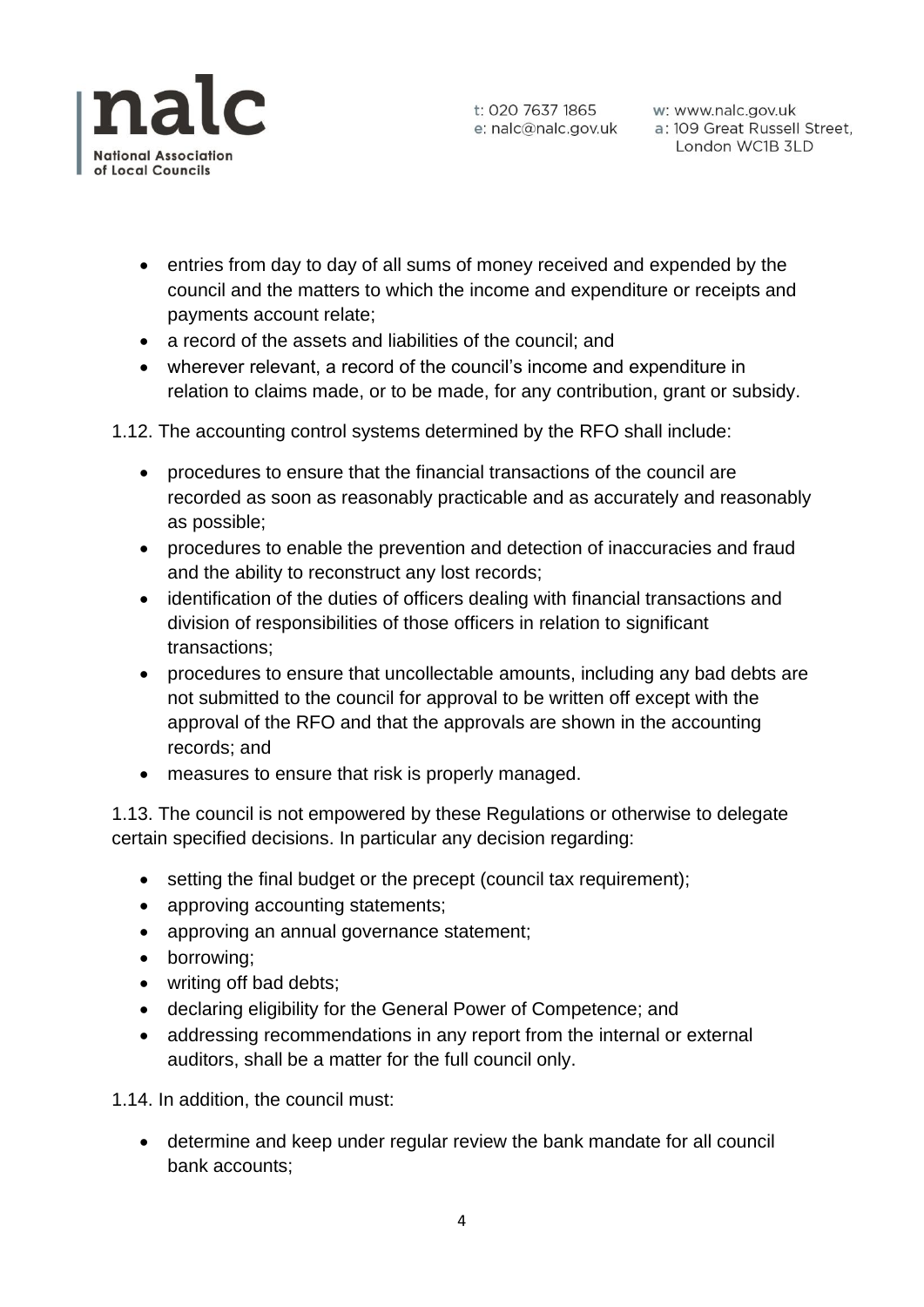

w: www.nalc.gov.uk a: 109 Great Russell Street, London WC1B 3LD

- approve any grant or a single commitment in excess of [£5,000]; and
- in respect of the annual salary for any employee have regard to recommendations about annual salaries of employees made by the relevant committee in accordance with its terms of reference.

1.15. In these financial regulations, references to the Accounts and Audit Regulations or 'the regulations' shall mean the regulations issued under the provisions of section 27 of the Audit Commission Act 1998, or any superseding legislation, and then in force unless otherwise specified.

In these financial regulations the term 'proper practice' or 'proper practices' shall refer to guidance issued in *Governance and Accountability for Local Councils - a Practitioners' Guide (England)* issued by the Joint Practitioners Advisory Group (JPAG), available from the websites of NALC and the Society for Local Council Clerks (SLCC).

# **2. Accounting and audit (internal and external)**

2.1. All accounting procedures and financial records of the council shall be determined by the RFO in accordance with the Accounts and Audit Regulations, appropriate guidance and proper practices.

2.2. On a regular basis, at least once in each quarter, and at each financial year end, a member other than the Chairman or a cheque signatory shall be appointed to verify bank reconciliations (for all accounts) produced by the RFO. The member shall sign the reconciliations and the original bank statements (or similar document) as evidence of verification. This activity shall on conclusion be reported, including any exceptions, to and noted by the council.

2.3. The RFO shall complete the annual statement of accounts, annual report, and any related documents of the council contained in the Annual Return (as specified in proper practices) as soon as practicable after the end of the financial year and having certified the accounts shall submit them and report thereon to the council within the timescales set by the Accounts and Audit Regulations.

2.4. The council shall ensure that there is an adequate and effective system of internal audit of its accounting records, and of its system of internal control in accordance with proper practices. Any officer or member of the council shall make available such documents and records as appear to the council to be necessary for the purpose of the audit and shall, as directed by the council, supply the RFO,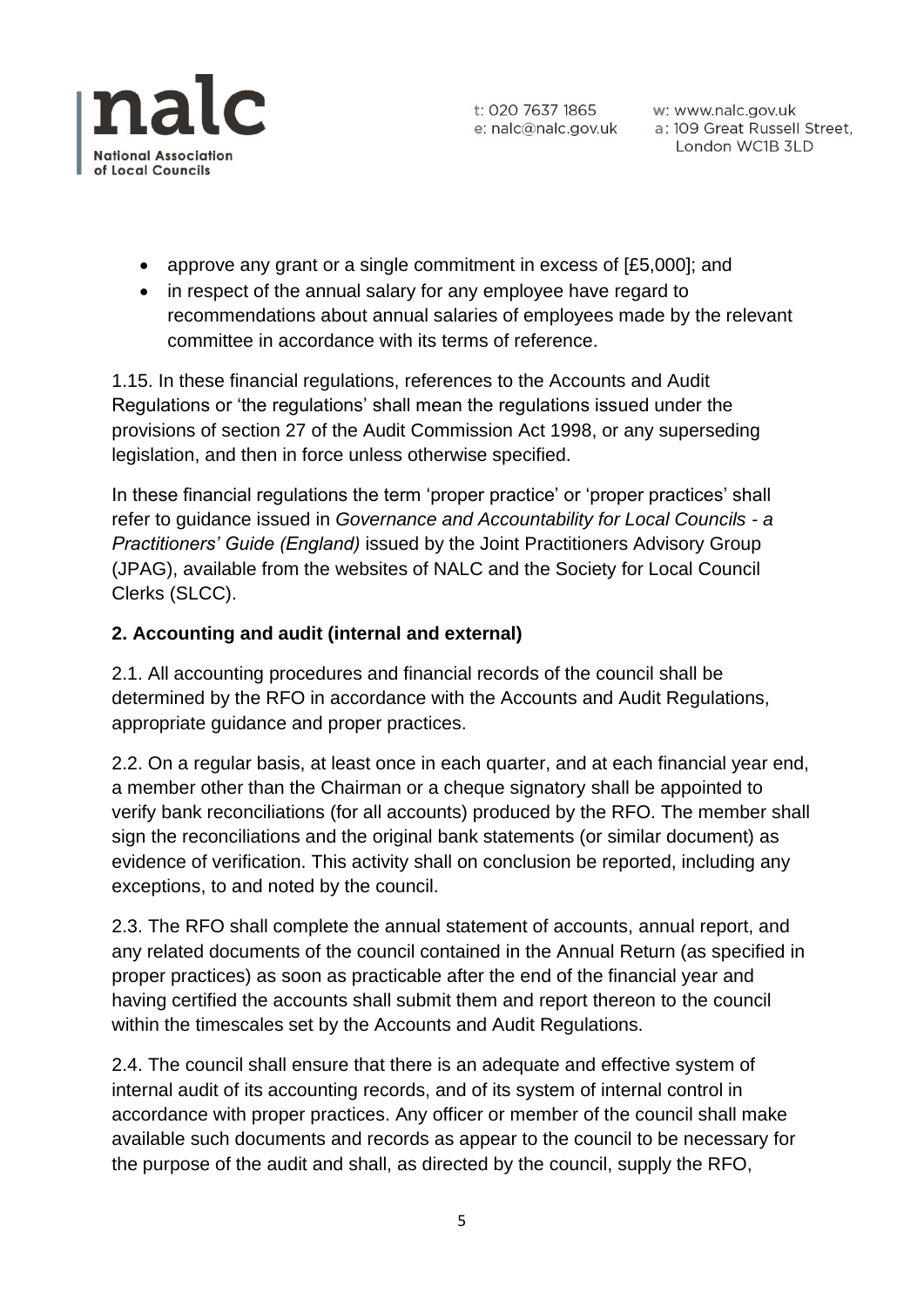

w: www.nalc.gov.uk a: 109 Great Russell Street, London WC1B 3LD

internal auditor, or external auditor with such information and explanation as the council considers necessary for that purpose.

2.5. The internal auditor shall be appointed by and shall carry out the work in relation to internal controls required by the council in accordance with proper practices.

2.6. The internal auditor shall:

- be competent and independent of the financial operations of the council;
- report to council in writing, or in person, on a regular basis with a minimum of one annual written report during each financial year;
- to demonstrate competence, objectivity and independence, be free from any actual or perceived conflicts of interest, including those arising from family relationships; and
- has no involvement in the financial decision making, management or control of the council

2.7. Internal or external auditors may not under any circumstances:

- perform any operational duties for the council;
- initiate or approve accounting transactions; or
- direct the activities of any council employee, except to the extent that such employees have been appropriately assigned to assist the internal auditor.

2.8. For the avoidance of doubt, in relation to internal audit the terms 'independent' and 'independence' shall have the same meaning as is described in proper practices.

2.9. The RFO shall make arrangements for the exercise of electors' rights in relation to the accounts including the opportunity to inspect the accounts, books, and vouchers and display or publish any notices and statements of account required by Audit Commission Act 1998, or any superseding legislation, and the Accounts and Audit Regulations.

2.10. The RFO shall, without undue delay, bring to the attention of all councillors any correspondence or report from internal or external auditors.

### **3. Annual estimates (budget) and forward planning**

[3.1. Each committee (if any) shall review its three-year forecast of revenue and capital receipts and payments. Having regard to the forecast, it shall thereafter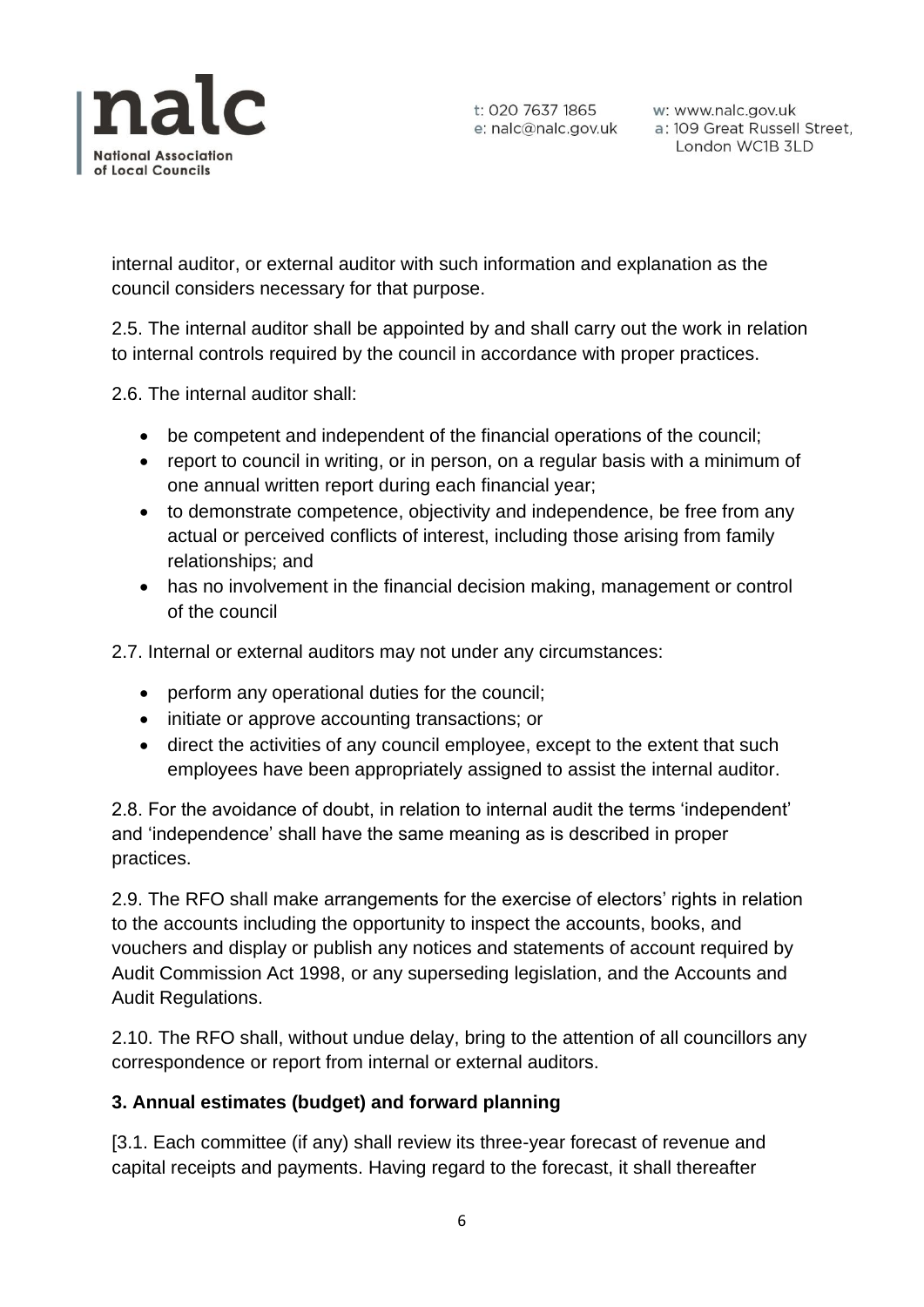

t: 020 7637 1865 w: www.nalc.gov.uk<br>e: nalc@nalc.gov.uk a: 109 Great Russell Street, London WC1B 3LD

formulate and submit proposals for the following financial year to the council not later than the end of [November] each year including any proposals for revising the forecast.]

3.2. The RFO must each year, by no later than January, prepare detailed estimates of all receipts and payments including the use of reserves and all sources of funding for the following financial year in the form of a budget to be considered by the Finance Committee and the council.

3.3. The council shall consider annual budget proposals in relation to the council's three year forecast of revenue and capital receipts and payments including recommendations for the use of reserves and sources of funding and update the forecast accordingly.

3.4. The council shall fix the precept (council tax requirement), and relevant basic amount of council tax to be levied for the ensuing financial year not later than by the end of January each year. The RFO shall issue the precept to the billing authority and shall supply each member with a copy of the approved annual budget.

3.5. The approved annual budget shall form the basis of financial control for the ensuing year.

# **4. Budgetary control and authority to spend**

4.1. Expenditure on revenue items may be authorised up to the amounts included for that class of expenditure in the approved budget. This authority is to be determined by:

- the council for all items over £5,000;
- a duly delegated committee of the council for items over £500; or
- the Clerk, in conjunction with Chairman of Council or Chairman of the appropriate committee, for any items below *£2,000***.**
- the Clerk in conjunction with the Chairman of Council or Chairman of the Asset Management Committee for additional works for the Bowerhill Jubilee Sports Field football pitches to mitigate adverse playing conditions, to a cumulative value of £1,000 in any year.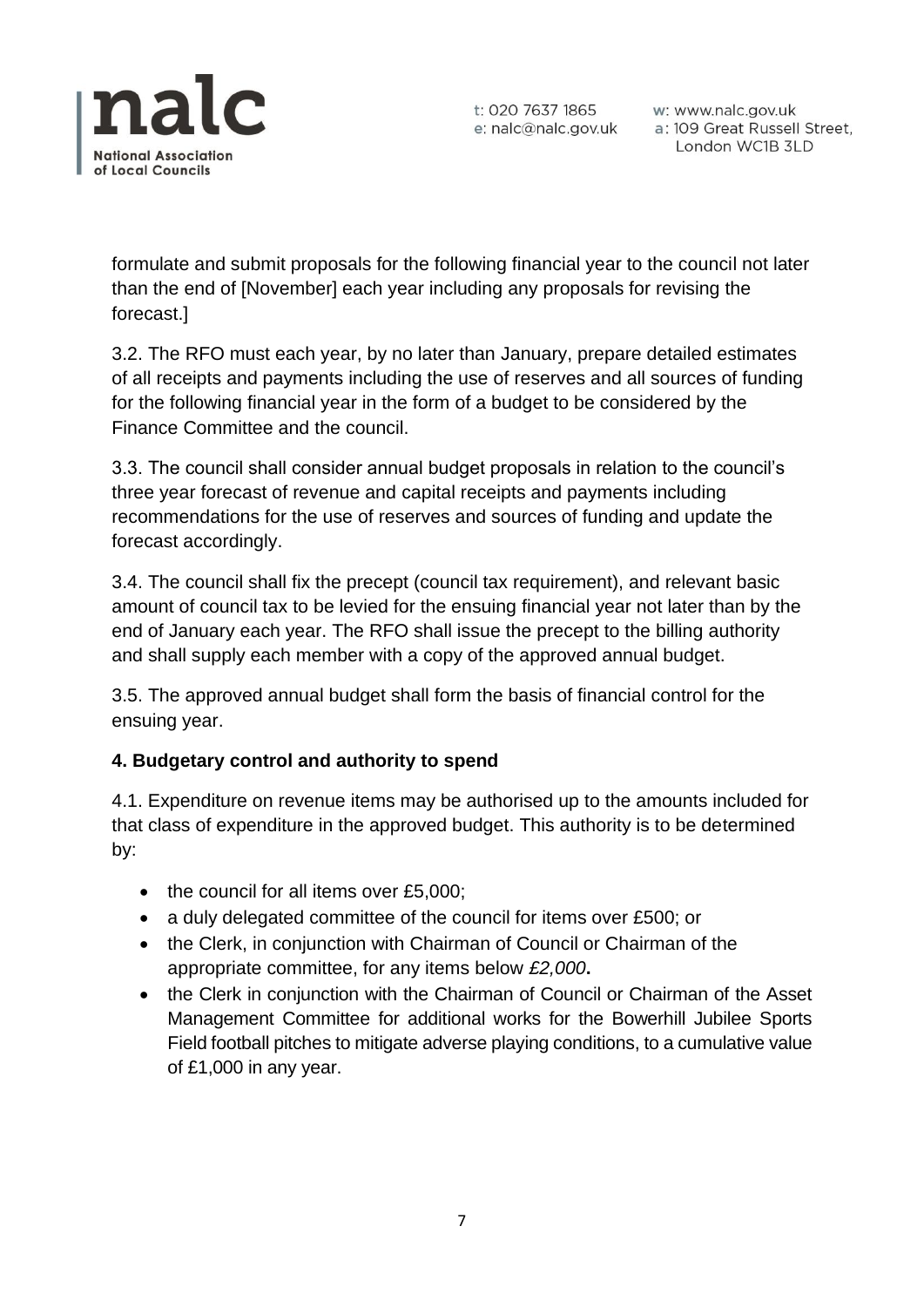

w: www.nalc.gov.uk a: 109 Great Russell Street, London WC1B 3LD

Such authority is to be evidenced by a minute or by an authorisation slip duly signed by the Clerk, and where necessary also by the appropriate Chairman.

Contracts may not be disaggregated to avoid controls imposed by these regulations.

4.2. No expenditure may be authorised that will exceed the amount provided in the revenue budget for that class of expenditure other than by resolution of the council, or duly delegated committee. During the budget year and with the approval of council having considered fully the implications for public services, unspent and available amounts may be moved to other budget headings or to an earmarked reserve as appropriate ('virement').

4.3. Unspent provisions in the revenue or capital budgets for completed projects shall not be carried forward to a subsequent year.

4.4. The salary budgets are to be reviewed at least annually for the following financial year and such review shall be evidenced by a hard copy schedule signed by the Clerk and the Chairman of Council or relevant committee. The RFO will inform committees of any changes impacting on their budget requirement for the coming year in good time.

4.5. In cases of extreme risk to the delivery of council *services or health and safety of councillors, staff and residents*, the clerk may authorise revenue expenditure on behalf of the council which in the clerk's judgement it is necessary to carry out. Such expenditure includes repair, replacement or other work, whether or not there is any budgetary provision for the expenditure, subject to a limit of *£2,000.* The Clerk shall report such action to the chairman as soon as possible and to the council as soon as practicable thereafter.

4.6. No expenditure shall be authorised in relation to any capital project and no contract entered into or tender accepted involving capital expenditure unless the council is satisfied that the necessary funds are available and the requisite borrowing approval has been obtained.

4.7. All capital works shall be administered in accordance with the council's standing orders and financial regulations relating to contracts.

4.8. The RFO shall regularly provide the council with a statement of receipts and payments to date under each head of the budgets, comparing actual expenditure to the appropriate date against that planned as shown in the budget. These statements are to be prepared at least at the end of each financial quarter and shall show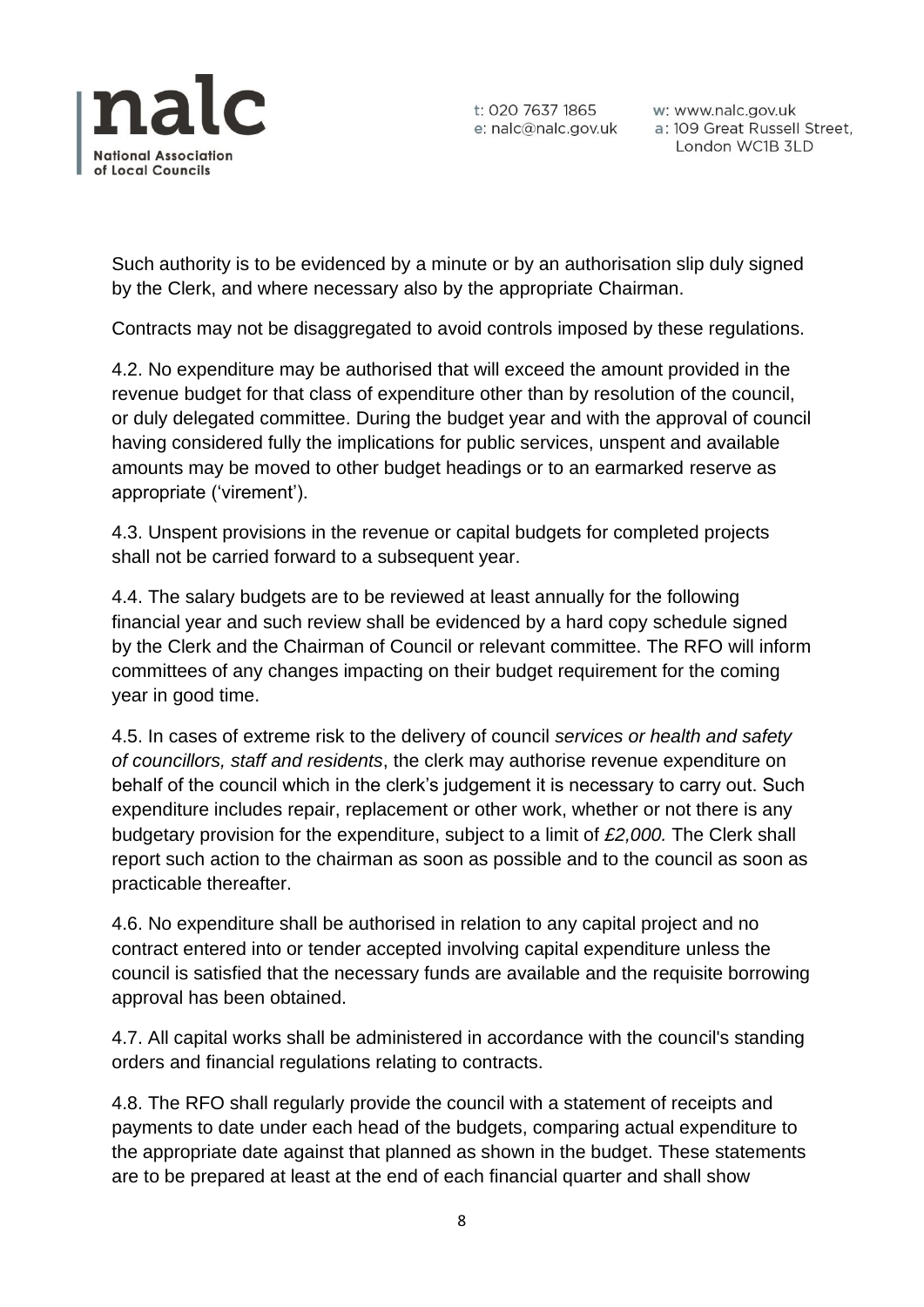

w: www.nalc.gov.uk a: 109 Great Russell Street, London WC1B 3LD

explanations of material variances. For this purpose "material" shall be in excess of £100 or 15% of the budget.

4.9. Changes in earmarked reserves shall be approved by council as part of the budgetary control process.

### **5. Banking arrangements and authorisation of payments**

5.1. The council's banking arrangements, including the bank mandate, shall be made by the RFO and approved by the council; banking arrangements may not be delegated to a committee. They shall be regularly reviewed for safety and efficiency.

When a member of staff or finance committee resigns from the council the Clerk/ Officers have authority to remove that member from the bank mandate immediately. This should be placed on the following Full Council meeting agenda for approval by members.

5.2. A*ll payments made are either recurring payments on a regular basis as per 5.6 OR approved resolutions to proceed with a contract or purchase. They are therefore already approved by the Council and do not require another authorisation resolution at a council/committee meeting before payment is made.*

The RFO shall prepare a schedule of payments requiring authorisation and, together with the relevant invoices, present the schedule *to the two authorising Finance Committee members that month*. The appropriate *Finance Committee member shall review the schedule for compliance, and having been satisfied, shall authorise payment by authorising the online bank payments set up and/or signing a cheque if appropriate.* A detailed list of all payments shall be disclosed within or as an attachment to the minutes of the meeting following which the payments were authorised. Personal payments (including salaries, wages, expenses and any payment made in relation to the termination of a contract of employment) may be summarised to remove public access to any personal information.

5.3. All invoices for payment shall be examined, verified and certified by the RFO to confirm that the work, goods or services to which each invoice relates has been received, carried out, examined and represents expenditure previously approved by the council.

5.4. The RFO shall examine invoices for arithmetical accuracy and analyse them to the appropriate expenditure heading. The RFO shall take all steps to pay all invoices submitted, and which are in order, at the next available *monthly payment run*.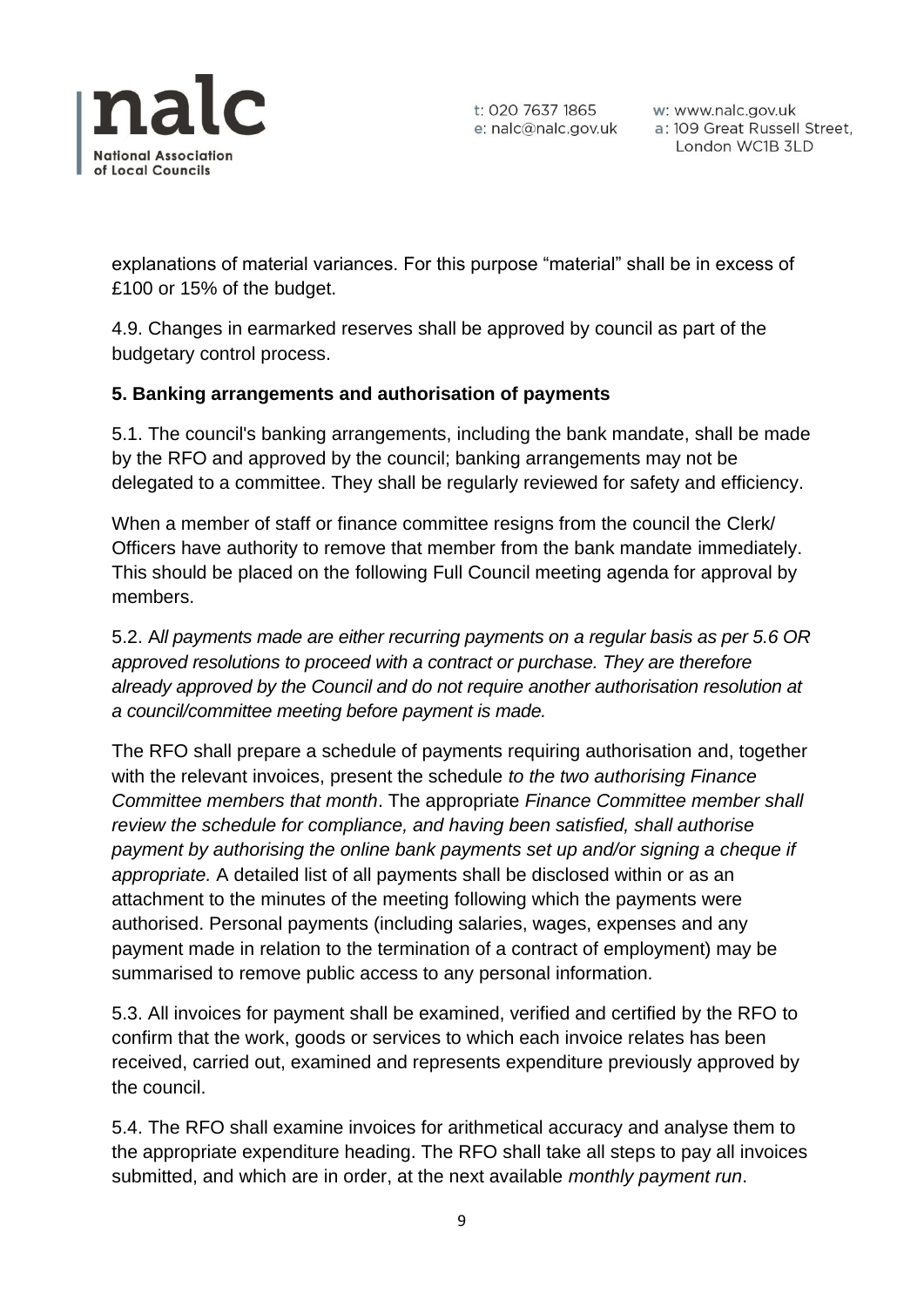

w: www.nalc.gov.uk a: 109 Great Russell Street, London WC1B 3LD

5.5. The Clerk and RFO shall have delegated authority to authorise the payment of items only in the following circumstances:

a) If a payment is necessary to avoid a charge to interest under the Late Payment of Commercial Debts (Interest) Act 1998, and the due date for payment is before the next scheduled Meeting of council, where the Clerk and RFO certify that there is no dispute or other reason to delay payment, provided that a list of such payments shall be submitted to the next appropriate meeting of council or finance committee;

b) An expenditure item authorised under 5.6 below (continuing contracts and obligations) provided that a list of such payments shall be submitted to the next appropriate meeting of council or finance committee; or

c) fund transfers within the councils banking arrangements up to the sum of £10,000, provided that a list of such payments shall be submitted to the next appropriate meeting of council or finance committee.

5.6. For each financial year the Clerk and RFO shall draw up a list of due payments which arise on a regular basis as the result of a continuing contract, statutory duty, or obligation (such as but not exclusively) Salaries, PAYE and NI, Superannuation Fund and regular maintenance contracts and the like for which council ,or a duly authorised committee, may authorise payment for the year provided that the requirements of regulation 4.1 (Budgetary Controls) are adhered to, provided also that a list of such payments shall be submitted to the next appropriate meeting of council or Finance Committee.

5.7. A record of regular payments made under 5.6 above shall be drawn up and be signed by two members on each and every occasion when payment is authorised thus controlling the risk of duplicated payments being authorised and / or made.

5.8. In respect of grants a duly authorised committee shall approve expenditure within any limits set by council and in accordance with any policy statement approved by council. Any Revenue or Capital Grant in excess of £5,000 shall before payment, be subject to ratification by resolution of the council.

5.9. Members are subject to the Code of Conduct that has been adopted by the council and shall comply with the Code and Standing Orders when a decision to authorise or instruct payment is made in respect of a matter in which they have a disclosable pecuniary or other interest, unless a dispensation has been granted.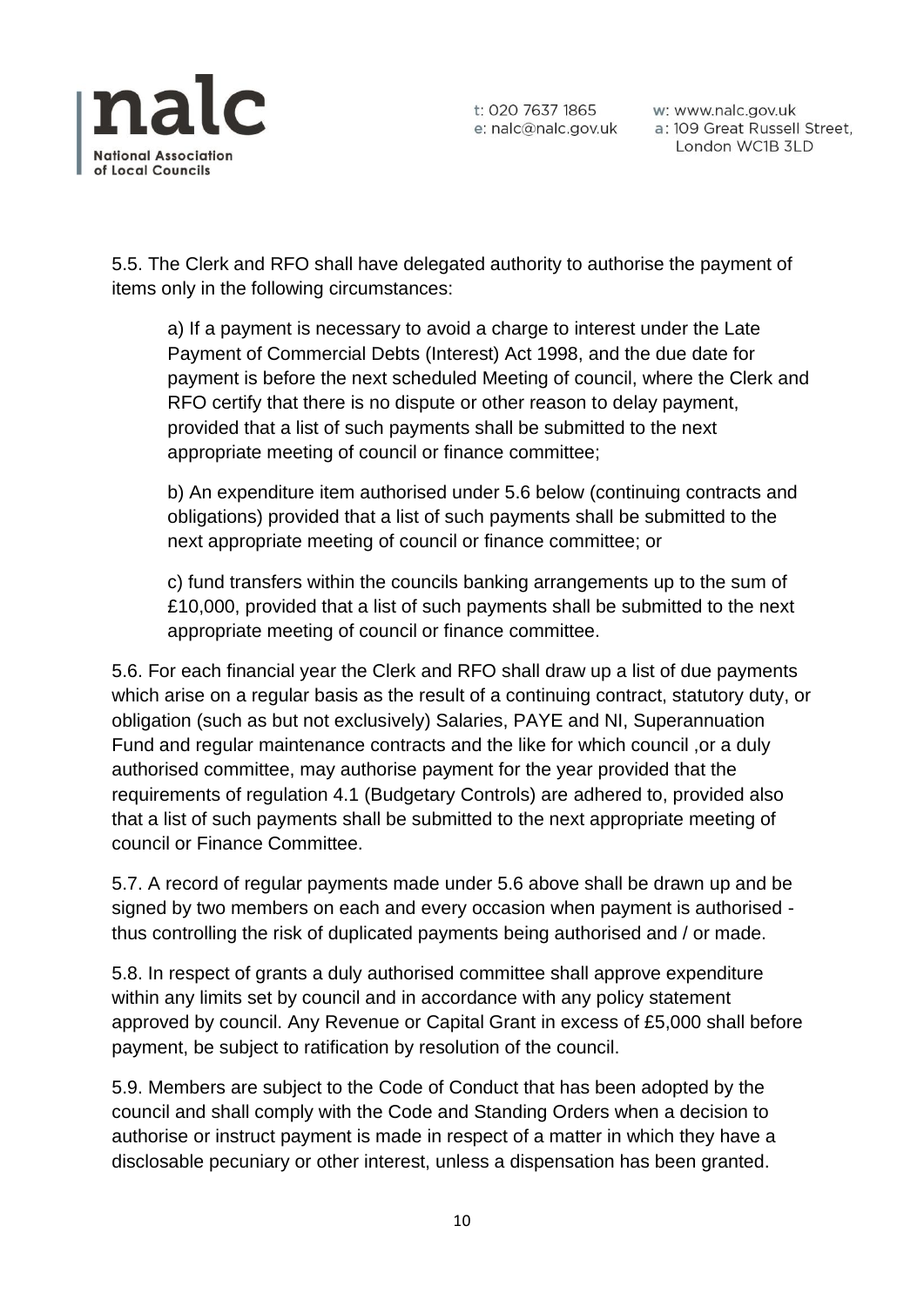

w: www.nalc.gov.uk a: 109 Great Russell Street, London WC1B 3LD

5.10. The council will aim to rotate the duties of members in these Regulations so that onerous duties are shared out as evenly as possible over time.

5.11. Any changes in the recorded details of suppliers, such as bank account records, shall be approved in writing by a Member.

# **6. Instructions for the making of payments**

6.1. The council will make safe and efficient arrangements for the making of its payments.

6.2. Following authorisation under Financial Regulation 5 above, the council, a duly delegated committee or, if so delegated, the Clerk or RFO shall give instruction that a payment shall be made.

6.3. All payments shall be affected by cheque or other instructions to the council's bankers, or otherwise, in accordance with a resolution of council or duly delegated committee.

6.4. Cheques or orders for payment drawn on the bank account in accordance with the schedule as presented to council or committee shall be signed by two members of council and countersigned by the Clerk, in accordance with a resolution instructing that payment. A member who is a bank signatory, having a connection by virtue of family or business relationships with the beneficiary of a payment, should not, under normal circumstances, be a signatory to the payment in question. *Two members who are bank signatories, who are married or cohabiting, are not permitted to authorise the same bank transaction.*

6.5. To indicate agreement of the details shown on the cheque or order for payment with the counterfoil and the invoice or similar documentation, the signatories shall each also initial the cheque counterfoil.

6.6. Cheques or orders for payment shall not normally be presented for signature other than at a council or committee meeting (including immediately before or after such a meeting). Any signatures obtained away from such meetings shall be reported to the council or Finance Committee at the next convenient meeting.

6.7. If thought appropriate by the council, payment for utility supplies (energy, telephone and water) and any National Non-Domestic Rates may be made by variable direct debit provided that the instructions are signed by two members and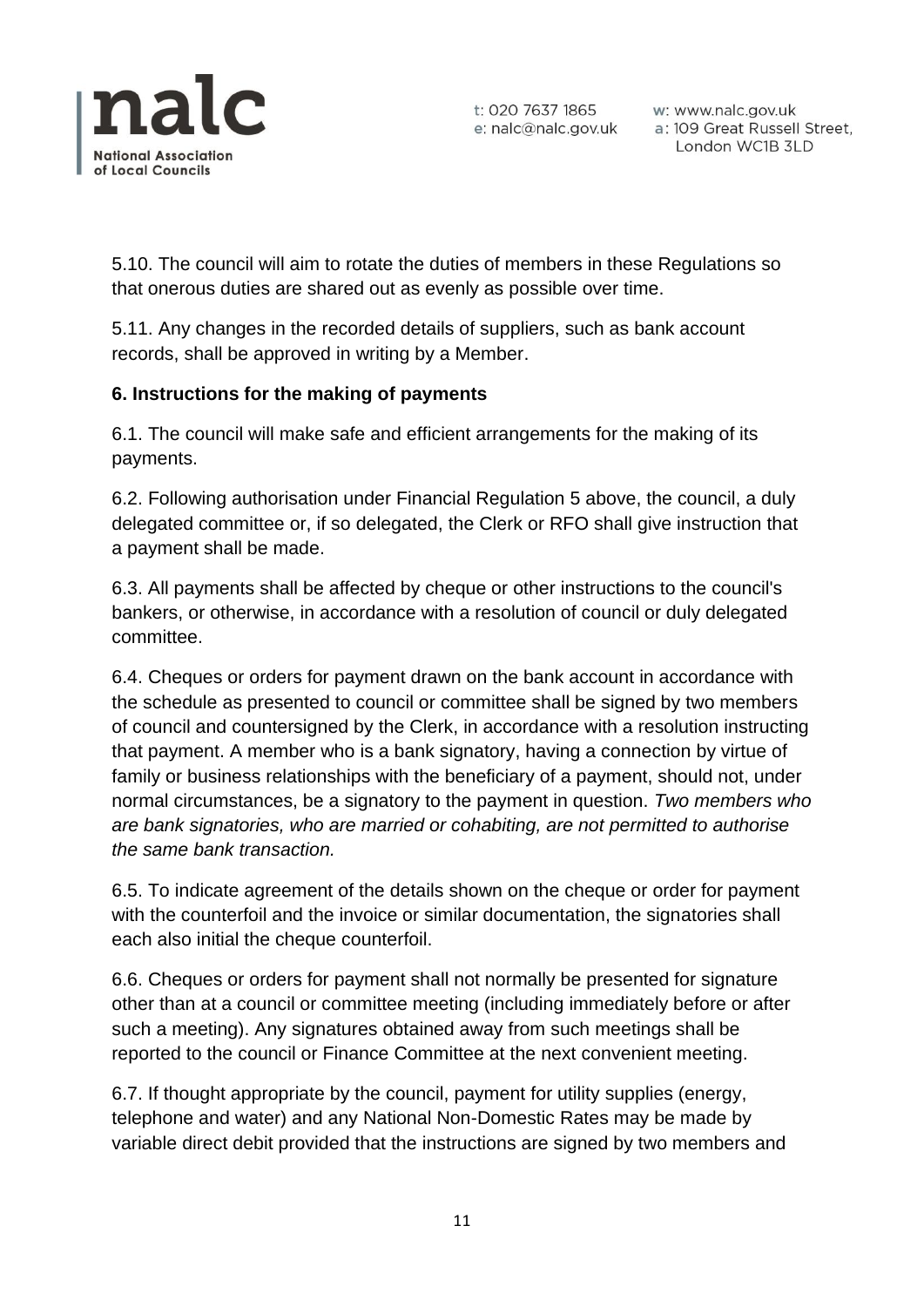

w: www.nalc.gov.uk a: 109 Great Russell Street, London WC1B 3LD

any payments are reported to council as made. The approval of the use of a variable direct debit shall be renewed by resolution of the council at least every two years.

6.8. If thought appropriate by the council, payment for certain items (principally salaries) may be made by banker's standing order provided that the instructions are signed, or otherwise evidenced by two members are retained and any payments are reported to council as made. The approval of the use of a banker's standing order shall be renewed by resolution of the council at least every two years.

6.9. If thought appropriate by the council, payment for certain items may be made by BACS or CHAPS methods provided that the instructions for each payment are signed, or otherwise evidenced, by two authorised bank signatories, are retained and any payments are reported to council as made. The approval of the use of BACS or CHAPS shall be renewed by resolution of the council at least every two years.

6.10. If thought appropriate by the council payment for certain items may be made by internet banking transfer provided evidence is retained showing which members approved the payment.

6.11. Where a computer requires use of a personal identification number (PIN) or other password(s), for access to the council's records on that computer, this is available via a password protected list held on the shared drive which is consistently updated. All members of Office staff have knowledge of this password, and therefore access to council records can be made by all staff should the Clerk be unavailable.

6.12. No employee or councillor shall disclose any PIN or password, relevant to the working of the council or its bank accounts, to any person not authorised in writing by the council or a duly delegated committee.

6.13. Regular back-up copies of the records on any of the office computers are stored on the Cloud and can be accessed via Outlook 365.

6.14. The council, and any members using computers for the council's financial business, shall ensure that anti-virus, anti-spyware and firewall software with automatic updates, together with a high level of security, is used.

6.15. Where internet banking arrangements are made with any bank, the Clerk/RFO shall be appointed as the Service Administrator. In addition, the other members of office staff will have a separate log on detail for audit trail purposes. The bank mandate approved by the council shall identify a number of councillors who will be authorised to approve transactions on those accounts. The bank mandate will state clearly the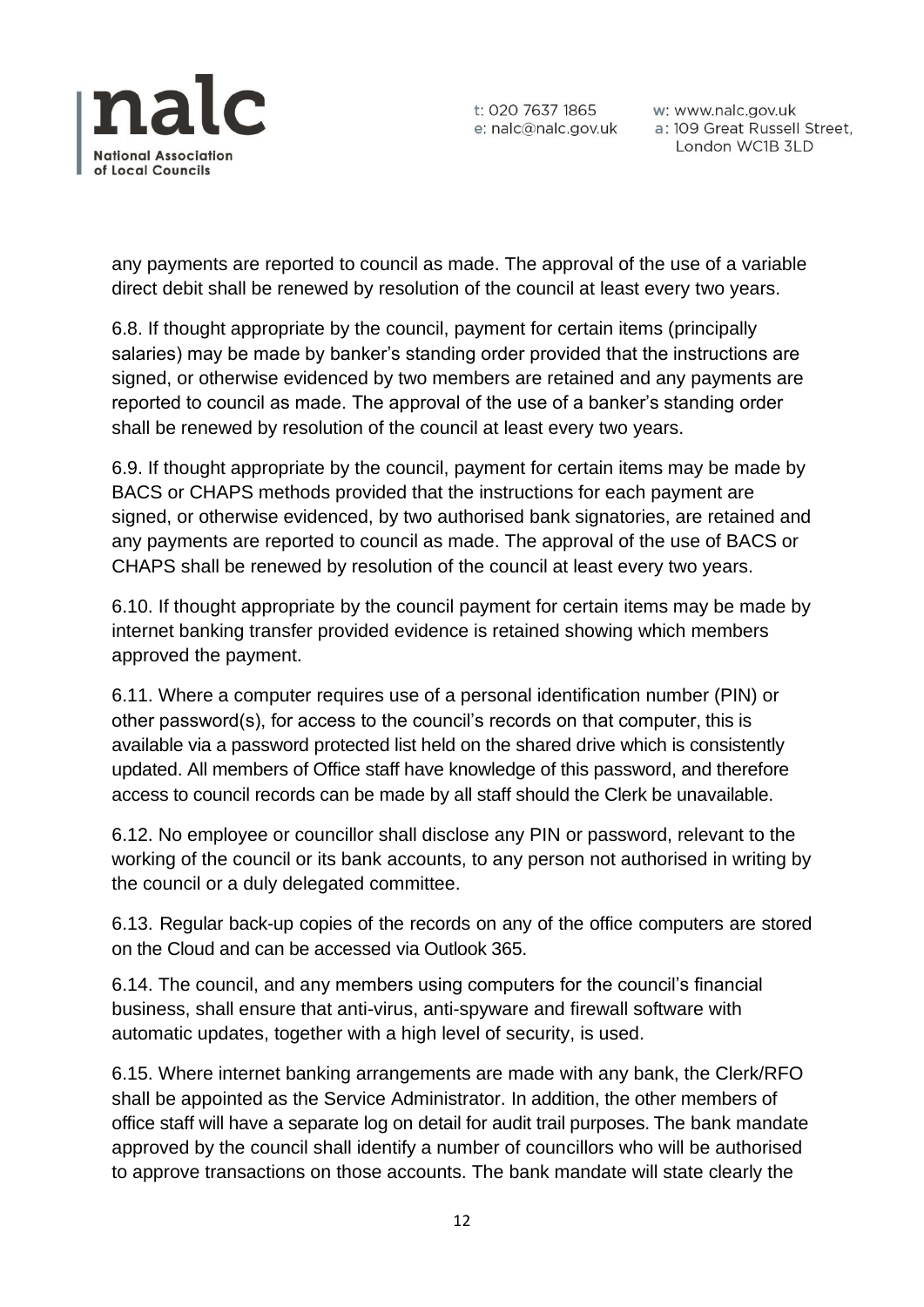

w: www.nalc.gov.uk a: 109 Great Russell Street, London WC1B 3LD

amounts of payments that can be instructed by the use of the Service Administrator alone, or by the Service Administrator with a stated number of approvals.

6.16. Access to any internet banking accounts will be directly to the access page (which may be saved under "favourites"), and not through a search engine or e-mail link. Remembered or saved passwords facilities must not be used on any computer used for council banking work. Breach of this Regulation will be treated as a very serious matter under these regulations.

6.17. Changes to account details for suppliers, which are used for internet banking may only be changed on written hard copy notification by the supplier and supported by hard copy authority for change signed by two of the Clerk the RFO a member. A programme of regular checks of standing data with suppliers will be followed.

6.18. Any Debit Card issued for use will be specifically restricted to the Clerk and the RFO and will also be restricted to a single transaction maximum value of £500 unless authorised by council or finance committee in writing before any order is placed.

6.19. A pre-paid debit card may be issued to employees with varying limits. These limits will be set by the council Finance Committee. Transactions and purchases made will be reported to the council or relevant committee and authority for toppingup shall be at the discretion of the council relevant committee. Use of the card is governed by the Council's "Use of Pre- Paid Card Policy".

6.20. Any corporate credit card or trade card account opened by the council will be specifically restricted to use by the Clerk and RFO and shall be subject to automatic payment in full at each month-end. Personal credit or debit cards of members or staff shall not be used under any circumstances.

6.21. The council will not maintain any form of cash float. All cash received must be banked intact. Any payments made in cash by the Clerk or RFO (for example for postage or minor stationery items) shall be refunded on a regular basis, at least quarterly.

# **7. Payment of salaries**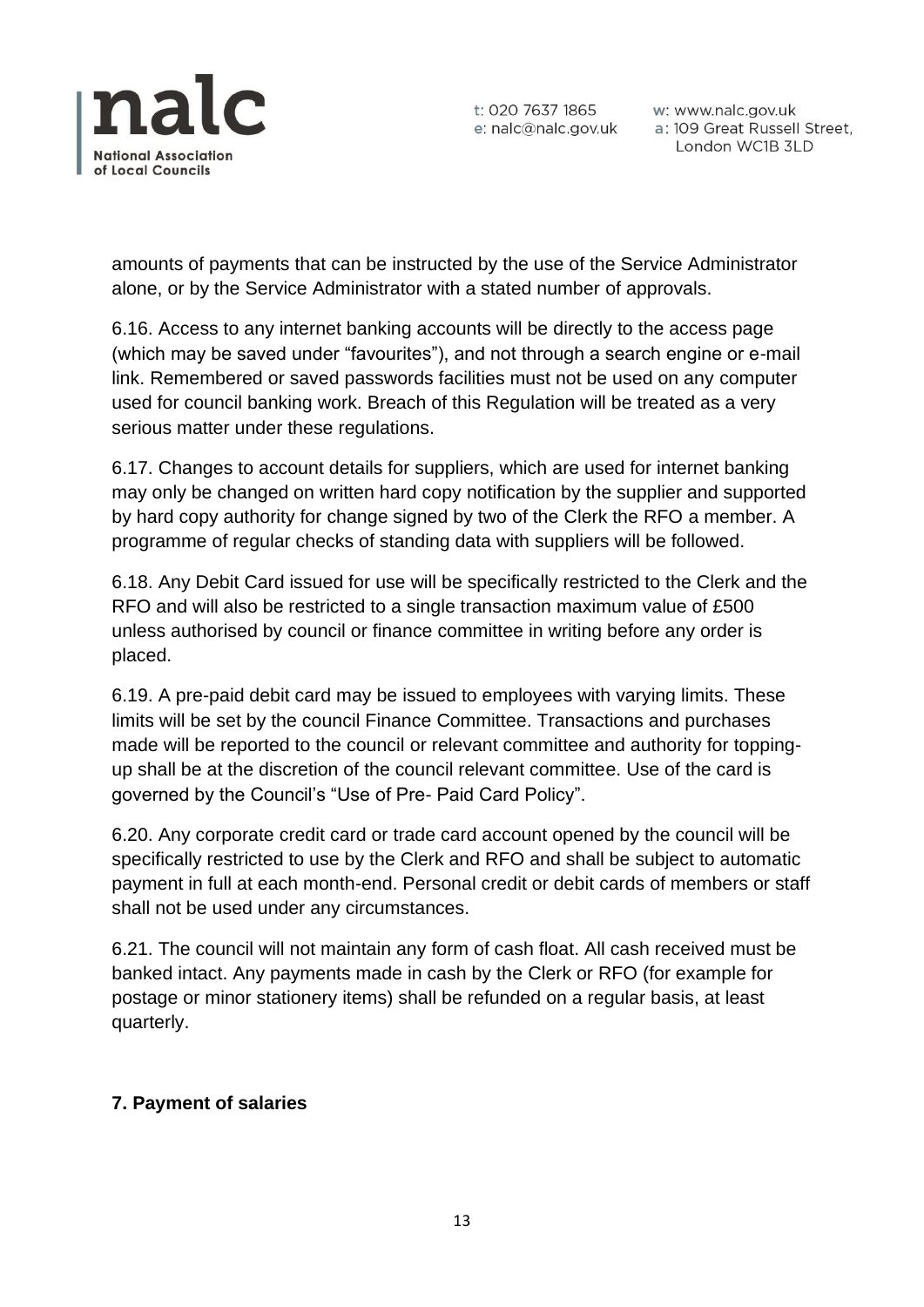

w: www.nalc.gov.uk a: 109 Great Russell Street, London WC1B 3LD

7.1. As an employer, the council shall make arrangements to meet fully the statutory requirements placed on all employers by PAYE and National Insurance legislation. The payment of all salaries shall be made in accordance with payroll records and the rules of PAYE and National Insurance currently operating, and salary rates shall be as agreed by council, or duly delegated committee.

7.2. Payment of salaries and payment of deductions from salary such as may be required to be made for tax, national insurance and pension contributions, or similar statutory or discretionary deductions must be made in accordance with the payroll records and on the appropriate dates stipulated in employment contracts, provided that each payment is reported to the next available council meeting, as set out in these regulations above.

7.3. No changes shall be made to any employee's pay, emoluments, or terms and conditions of employment without the prior consent of the council or relevant committee.

7.4. Each and every payment to employees of net salary and to the appropriate creditor of the statutory and discretionary deductions shall be recorded in a separate confidential record (confidential cash book). This confidential record is not open to inspection or review (under the Freedom of Information Act 2000 or otherwise) other than:

- a) by any councillor who can demonstrate a need to know;
- b) by the internal auditor;
- c) by the external auditor; or

d) by any person authorised under Audit Commission Act 1998, or any superseding legislation.

7.5. The total of such payments in each calendar month shall be reported with all other payments as made as may be required under these Financial Regulations, to ensure that only payments due for the period have actually been paid.

7.6. The salary payments to staff shall be made on the 28th of each month, or the nearest earlier working day.

7.7. An effective system of personal performance management should be maintained for the senior officers.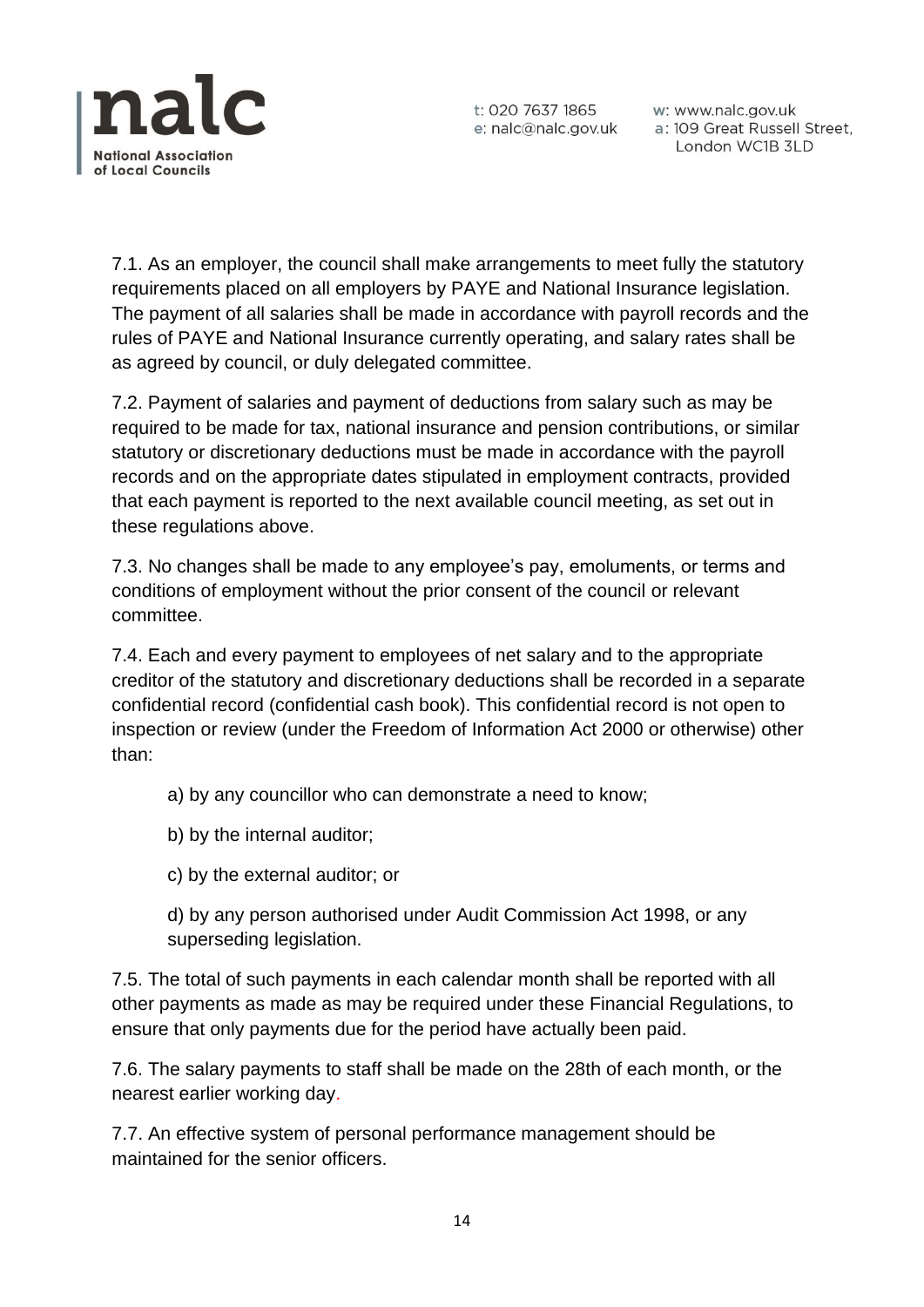

w: www.nalc.gov.uk a: 109 Great Russell Street, London WC1B 3LD

7.8. Any termination payments shall be supported by a clear business case and reported to the council. Termination payments shall only be authorised by council.

7.9. Before employing interim staff, the council must consider a full business case.

# **8. Loans and investments**

8.1. All borrowings shall be affected in the name of the council, after obtaining any necessary borrowing approval. Any application for borrowing approval shall be approved by Council as to terms and purpose. The application for borrowing approval, and subsequent arrangements for the loan shall only be approved by full council.

8.2. Any financial arrangement which does not require formal borrowing approval from the Secretary of State/Welsh Assembly Government (such as Hire Purchase or Leasing of tangible assets) shall be subject to approval by the full council. In each case a report in writing shall be provided to council in respect of value for money for the proposed transaction.

8.3. The council will arrange, *if possible*, with the council's banks and investment providers for the sending of a copy of each statement of account to the Chairman of the council at the same time as one is issued to the Clerk or RFO.

8.4. All loans and investments shall be negotiated in the name of the council and shall be for a set period in accordance with council policy.

8.5. The council shall consider the need for an Investment Strategy and Policy which, if drawn up, shall be in accordance with relevant regulations, proper practices and guidance. Any Strategy and Policy shall be reviewed by the council at least annually.

8.6. All investments of money under the control of the council shall be in the name of the council.

8.7. All investment certificates and other documents relating thereto shall be retained in the custody of the RFO.

8.8. Payments in respect of short term or long-term investments, including transfers between bank accounts held in the same bank, or branch, shall be made in accordance with Regulation 5 (Authorisation of payments) and Regulation 6 (Instructions for payments).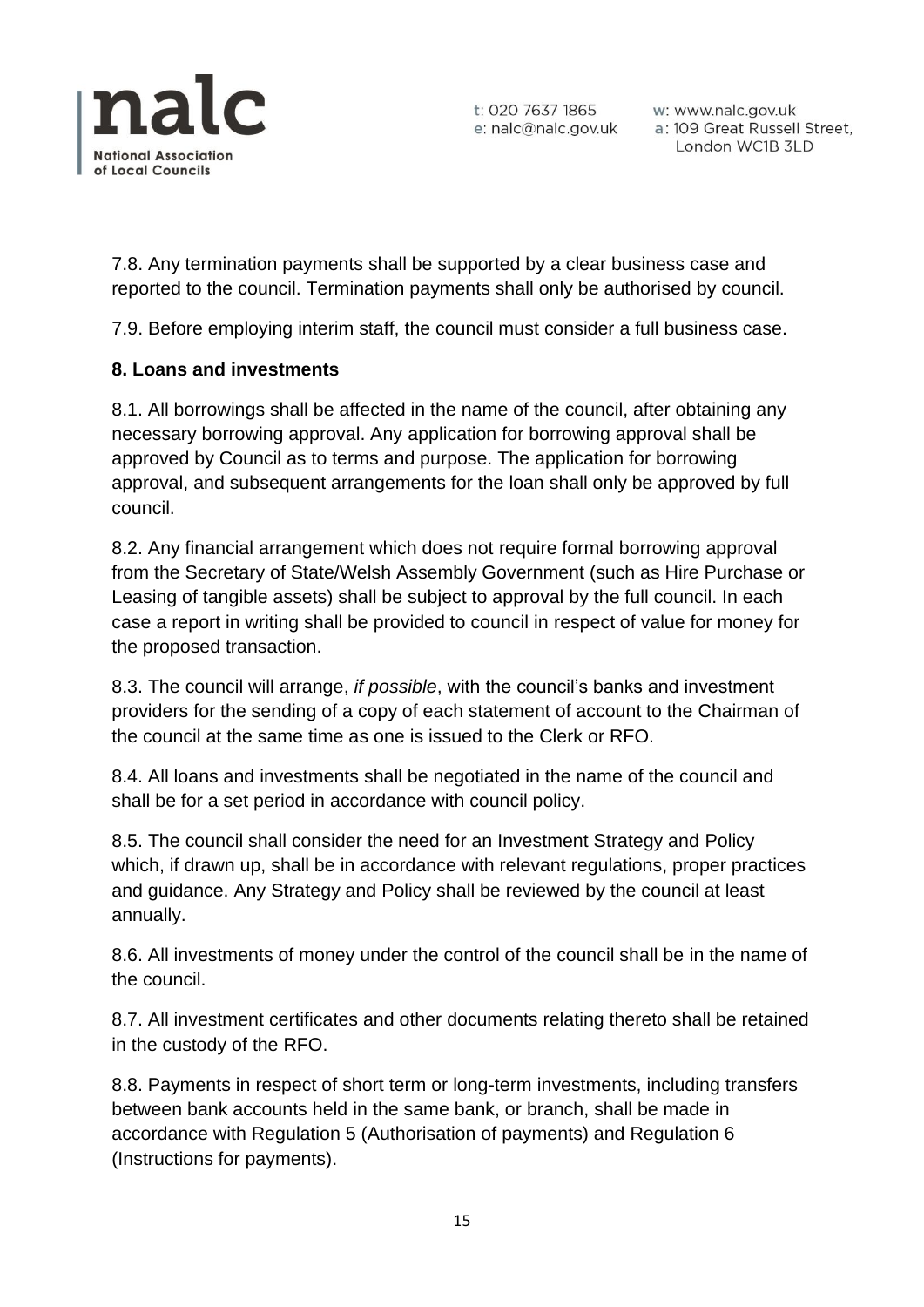

w: www.nalc.gov.uk a: 109 Great Russell Street, London WC1B 3LD

### **9. Income**

9.1. The collection of all sums due to the council shall be the responsibility of and under the supervision of the RFO.

9.2. Particulars of all charges to be made for work done, services rendered or goods supplied shall be agreed annually by the council, notified to the RFO and the RFO shall be responsible for the collection of all accounts due to the council.

9.3. The council will review all fees and charges at least annually, following a report of the Clerk.

9.4. Any sums found to be irrecoverable and any bad debts shall be reported to the council and shall be written off in the year.

9.5. All sums received on behalf of the council shall be banked intact as directed by the RFO. In all cases, all receipts shall be deposited with the council's bankers with such frequency as the RFO considers necessary.

9.6. The origin of each receipt shall be entered on the paying-in slip.

9.7. Personal cheques shall not be cashed out of money held on behalf of the council.

9.8. The RFO shall promptly complete any VAT Return that is required. Any repayment claim due in accordance with VAT Act 1994 section 33 shall be made at least annually coinciding with the financial year end.

9.9. Where any significant sums of cash are regularly received by the council, the RFO shall take such steps as are agreed by the council to ensure that more than one person is present when the cash is counted in the first instance, that there is a reconciliation to some form of control such as ticket issues, and that appropriate care is taken in the security and safety of individuals banking such cash.

[9.10. Any income arising which is the property of a charitable trust shall be paid into a charitable bank account. Instructions for the payment of funds due from the charitable trust to the council (to meet expenditure already incurred by the authority) will be given by the Managing Trustees of the charity meeting separately from any council meeting (see also Regulation 16 below).]

#### **10. Orders for work, goods and services**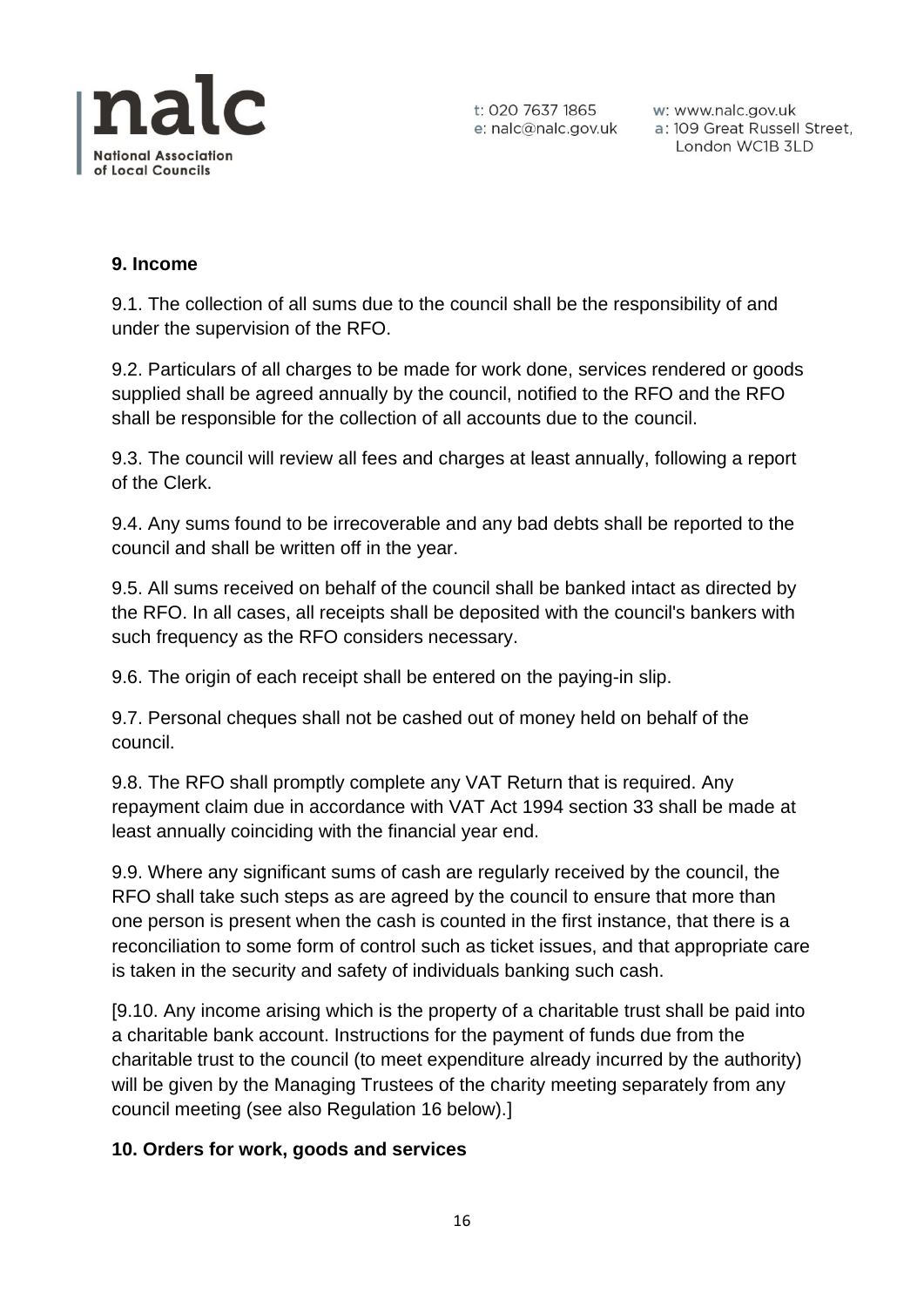

t: 020 7637 1865 w: www.nalc.gov.uk<br>e: nalc@nalc.gov.uk a: 109 Great Russell Street, London WC1B 3LD

10.1. An official order or letter shall be issued for all work, goods and services unless a formal contract is to be prepared or an official order would be inappropriate. Copies of orders shall be retained.

10.2. Order books shall be controlled by the RFO.

10.3. All members and officers are responsible for obtaining value for money at all times. An officer issuing an official order shall ensure as far as reasonable and practicable that the best available terms are obtained in respect of each transaction, usually by obtaining three or more quotations or estimates from appropriate suppliers, subject to any de minimis provisions in Regulation 11.1 below.

10.4. A member may not issue an official order or make any contract on behalf of the council.

10.5. The RFO shall verify the lawful nature of any proposed purchase before the issue of any order, and in the case of new or infrequent purchases or payments, the RFO shall ensure that the statutory authority shall be reported to the meeting at which the order is approved so that the minutes can record the power being used.

#### **11. Contracts**

11.1. Procedures as to contracts are laid down as follows:

a) Every contract shall comply with these financial regulations, and no exceptions shall be made otherwise than in an emergency provided that this regulation need not apply to contracts which relate to items (i) to (vi) below:

i. for the supply of gas, electricity, water, sewerage and telephone services;

ii. for specialist services such as are provided by legal professionals acting in disputes;

iii. for work to be executed or goods or materials to be supplied which consist of repairs to or parts for existing machinery or equipment or plant;

iv. for work to be executed or goods or materials to be supplied which constitute an extension of an existing contract by the council;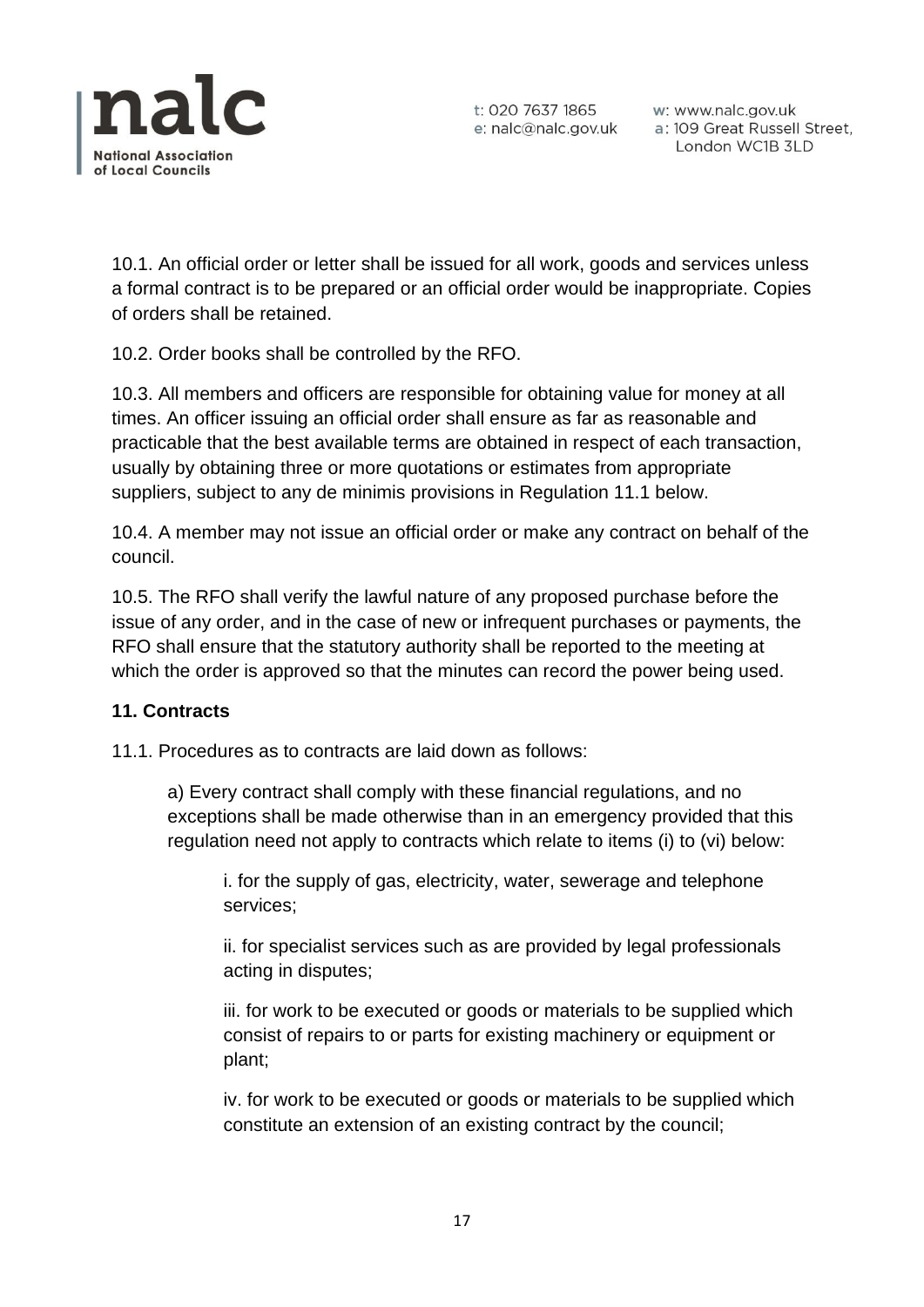

w: www.nalc.gov.uk a: 109 Great Russell Street, London WC1B 3LD

v. for additional audit work of the external auditor up to an estimated value of £500 (in excess of this sum the Clerk and RFO shall act after consultation with the Chairman and Vice Chairman of council); and

vi. for goods or materials proposed to be purchased which are proprietary articles and / or are only sold at a fixed price.

b) Where the council intends to procure or award a public supply contract, public service contract or public works contract as defined by The Public Contracts Regulations 2015 ("the Regulations") which is valued at £25,000 or more, the council shall comply with the relevant requirements of the Regulations<sup>2</sup>.

c) The full requirements of The Regulations, as applicable, shall be followed in respect of the tendering and award of a public supply contract, public service contract or public works contract which exceed thresholds in The Regulations set by the Public Contracts Directive 2014/24/EU (which may change from time to time) $3$ .

d) When applications are made to waive financial regulations relating to contracts to enable a price to be negotiated without competition the reason shall be embodied in a recommendation to the council.

e) Such invitation to tender shall state the general nature of the intended contract and the Clerk shall obtain the necessary technical assistance to prepare a specification in appropriate cases. The invitation shall in addition state that tenders must be addressed to the Clerk in the ordinary course of post. Each tendering firm shall be supplied with a specifically marked envelope in which the tender is to be sealed and remain sealed until the prescribed date for opening tenders for that contract.

f) All sealed tenders shall be opened at the same time on the prescribed date by the Clerk in the presence of at least one member of council.

<sup>&</sup>lt;sup>2</sup> The Regulations require councils to use the Contracts Finder website to advertise contract opportunities, set out the procedures to be followed in awarding new contracts and to publicise the award of new contracts

<sup>&</sup>lt;sup>3</sup> Thresholds currently applicable are:

a) For public supply and public service contracts 209,000 Euros (£181,302)

b) For public works contracts 5,225,000 Euros (£4,551,413)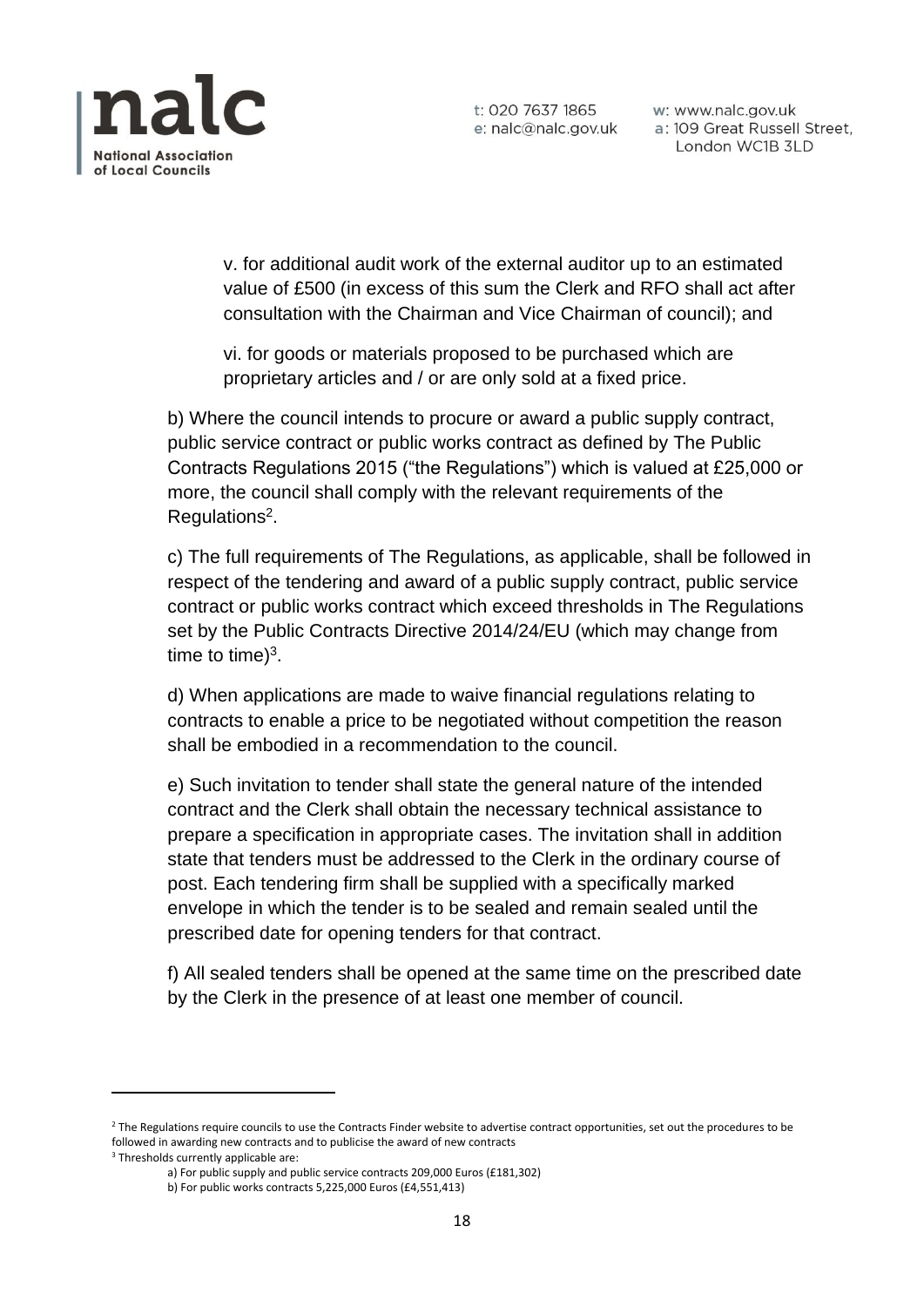

w: www.nalc.gov.uk a: 109 Great Russell Street, London WC1B 3LD

g) Any invitation to tender issued under this regulation shall be subject to Standing Order 18 (Financial Controls and Procurement)<sup>4</sup> and shall refer to the terms of the Bribery Act 2010.

h) When it is to enter into a contract of less than £25,000 in value for the supply of goods or materials or for the execution of works or specialist services other than such goods, materials, works or specialist services as are excepted as set out in paragraph (a) the Clerk or RFO shall obtain 3 quotations (priced descriptions of the proposed supply); where the value is below £3,000 and above £100 the Clerk or RFO shall strive to obtain 3 estimates. Otherwise, Regulation 10.3 above shall apply.

i) The council shall not be obliged to accept the lowest or any tender, quote or estimate.

j) Should it occur that the council, or duly delegated committee, does not accept any tender, quote or estimate, the work is not allocated and the council requires further pricing, provided that the specification does not change, no person shall be permitted to submit a later tender, estimate or quote who was present when the original decision-making process was being undertaken.

# **12. Payments under contracts for building or other construction works**

12.1. Payments on account of the contract sum shall be made within the time specified in the contract by the RFO upon authorised certificates of the architect or other consultants engaged to supervise the contract (subject to any percentage withholding as may be agreed in the particular contract).

12.2. Where contracts provide for payment by instalments the RFO shall maintain a record of all such payments. In any case where it is estimated that the total cost of work carried out under a contract, excluding agreed variations, will exceed the contract sum of 5% or more a report shall be submitted to the council.

12.3. Any variation to a contract or addition to or omission from a contract must be approved by the council and Clerk to the contractor in writing, the council being informed where the final cost is likely to exceed the financial provision.

### **13. Stores and equipment**

<sup>4</sup> Based on NALC's Model Standing Order 18d ©NALC 2018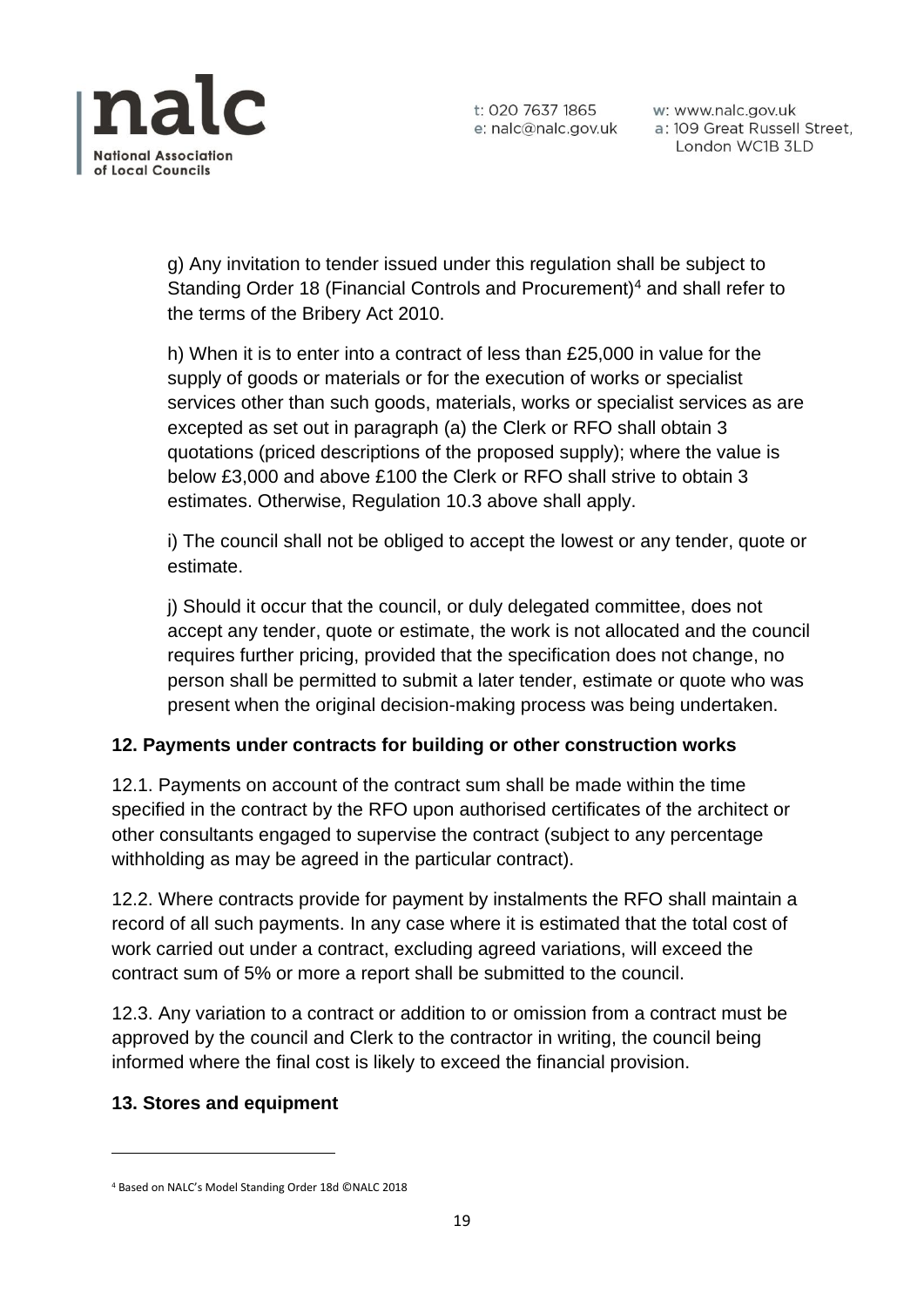

w: www.nalc.gov.uk a: 109 Great Russell Street, London WC1B 3LD

13.1. The officer in charge of each section shall be responsible for the care and custody of stores and equipment in that section.

13.2. Delivery notes shall be obtained in respect of all goods received into store or otherwise delivered and goods must be checked as to order and quality at the time delivery is made.

13.3. Stocks shall be kept at the minimum levels consistent with operational requirements.

# **14. Assets, properties and estates**

14.1. The Clerk shall make appropriate arrangements for the custody of all title deeds and Land Registry Certificates of properties held by the council. The RFO shall ensure a record is maintained of all properties held by the council, recording the location, extent, plan, reference, purchase details, nature of the interest, tenancies granted, rents payable and purpose for which held in accordance with Accounts and Audit Regulations.

14.2. No tangible moveable property shall be purchased or otherwise acquired, sold, leased or otherwise disposed of, without the authority of the council, together with any other consents required by law, save where the estimated value of any one item of tangible movable property does not exceed £250.

14.3. No real property (interests in land) shall be sold, leased or otherwise disposed of without the authority of the council, together with any other consents required by law. In each case a report in writing shall be provided to council in respect of valuation and surveyed condition of the property (including matters such as planning permissions and covenants) together with a proper business case (including an adequate level of consultation with the electorate).

14.4. No real property (interests in land) shall be purchased or acquired without the authority of the full council. In each case a report in writing shall be provided to council in respect of valuation and surveyed condition of the property (including matters such as planning permissions and covenants) together with a proper business case (including an adequate level of consultation with the electorate).

14.5. Subject only to the limit set in Regulation 14.2 above, no tangible moveable property shall be purchased or acquired without the authority of the full council. In each case a report in writing shall be provided to council with a full business case.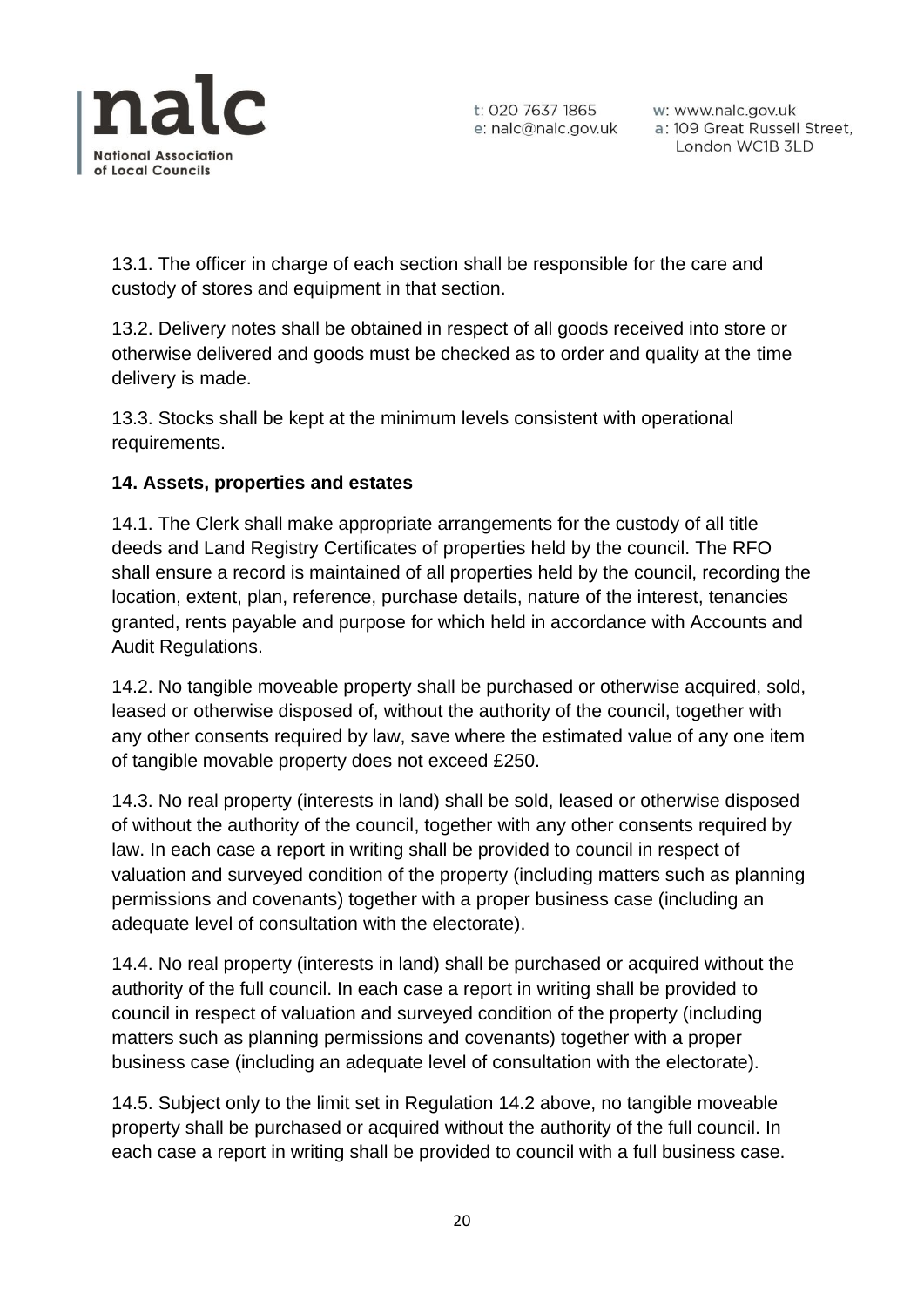

w: www.nalc.gov.uk a: 109 Great Russell Street, London WC1B 3LD

14.6. The RFO shall ensure that an appropriate and accurate Register of Assets and Investments is kept up to date. The continued existence of tangible assets shown in the Register shall be verified at least annually, possibly in conjunction with a health and safety inspection of assets.

### **15. Insurance**

15.1. Following the annual risk assessment (per Regulation 17), the RFO shall effect all insurances and negotiate all claims on the council's insurers in consultation with the Clerk.

15.2. The Clerk shall give prompt notification to the RFO of all new risks, properties or vehicles which require to be insured and of any alterations affecting existing insurances.

15.3. The RFO shall keep a record of all insurances effected by the council and the property and risks covered thereby and annually review it.

15.4. The RFO shall be notified of any loss liability or damage or of any event likely to lead to a claim, and shall report these to council at the next available meeting.

15.5. All appropriate members and employees of the council shall be included in a suitable form of security or fidelity guarantee insurance which shall cover the maximum risk exposure as determined annually by the council, or duly delegated committee.

### **16. Charities**

6.1. Where the council is sole managing trustee of a charitable body the Clerk and RFO shall ensure that separate accounts are kept of the funds held on charitable trusts and separate financial reports made in such form as shall be appropriate, in accordance with Charity Law and legislation, or as determined by the Charity Commission. The Clerk and RFO shall arrange for any audit or independent examination as may be required by Charity Law or any Governing Document.

#### **17. Risk management**

17.1. The council is responsible for putting in place arrangements for the management of risk. The Clerk with the RFO shall prepare, for approval by the council, risk management policy statements in respect of all activities of the council.